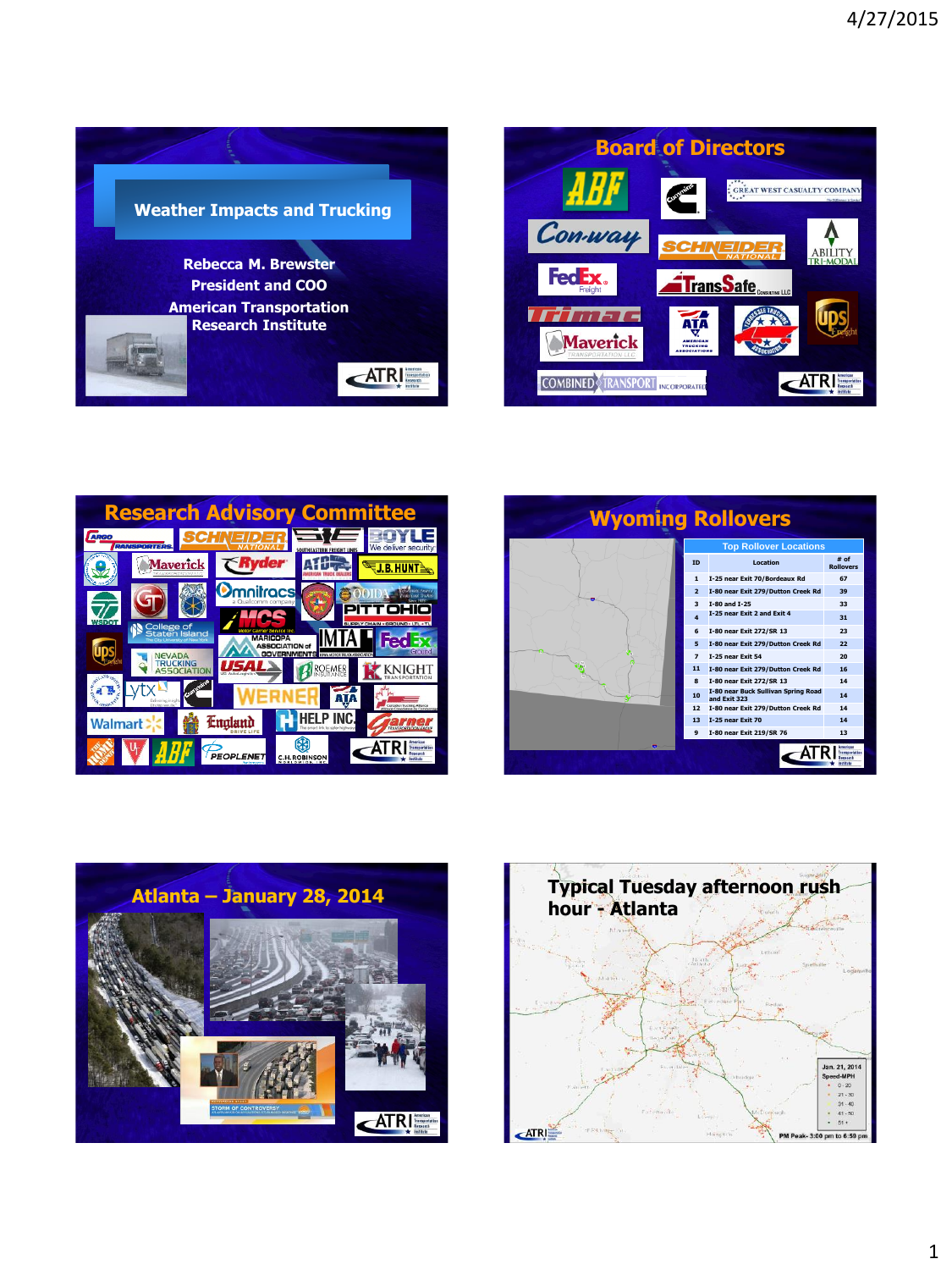









## **Operational Costs of Trucking Annual report first issued in 2008 Collects and analyzes real-world motor carrier operational data Calculates costs by mile and by hour**ATRI